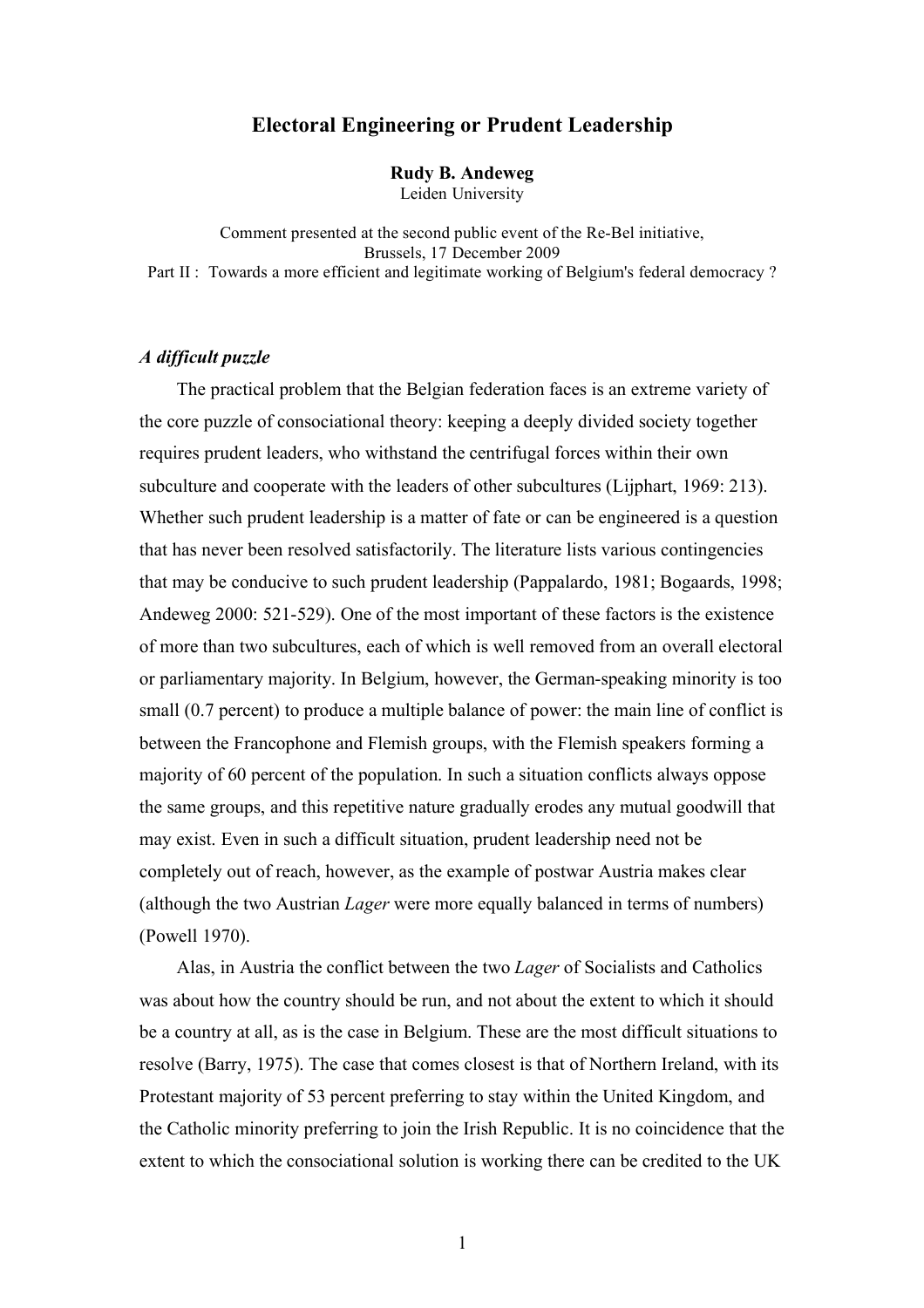and Irish governments rather than to the leaders of the Northern Irish communities; it is a case of 'coercive consociationalism' in Brendan O'Leary's terms (O'Leary, 1989). Such 'enforcers' (the Belgian King? The EU?) do not seem to be available in the Belgian case. So, the quest is for another mechanism to make the leaders act prudently.

### *Asking vegetarians to choose a meat dish*

The Pavia group argues that the biggest obstacle in the way of prudent leadership is the split party system: Flemish parties competing for the Flemish vote and Francophone parties competing for the Francophone vote (Deschouwer & Van Parijs, 2009). In itself, however, this is nothing special: in consociational democracies the competition is rarely across subcultural boundaries, even where the electoral arena is not formally split. During the heyday of pillarization in the Netherlands, for example, the Protestant parties could not realistically hope to win Catholic or Socialist votes, etc. To put it simply: vegetarians do not consider the meat dishes on the menu.

What is special in the Belgian case is not that the party system is split, but that the competition within each of the communities is one-sided in opposite directions. To a foreign observer, the absence of a 'Belgicist' option on the Flemish ballot is striking, as is the absence of a separatist competitor in Wallonia. True, there have been 'Belgicist' attempts in Flanders, but the dismal electoral fortunes of the BUB party there merely show how one-sided the competition really is when it comes to constitutional issues. It really is a case of centrifugal competition.

The Pavia group's proposal of a federal district (but also Laurent de Briey's suggestion (de Briey, 2009) seeks to overcome this problem of one-sided competition in opposite directions by making Flemish parties also compete for Belgicist francophones, and by making Francophone parties also compete for separatist Flemish voters. The idea is that this will have a moderating effect, and that this form of electoral engineering will foster more prudent leadership. The essence of consociationalism is that the moderation takes place once the demands of each subculture are clearly articulated in the elections; by engineering moderation not after but in the elections the proposal does not fit consociational theory, but theoretical purity need not concern us here. The question is simply: will it work? Does the federal district provide sufficient incentives for voters to choose a party from the other community, or will Flemish voters exclusively vote for Flemish parties in the new

2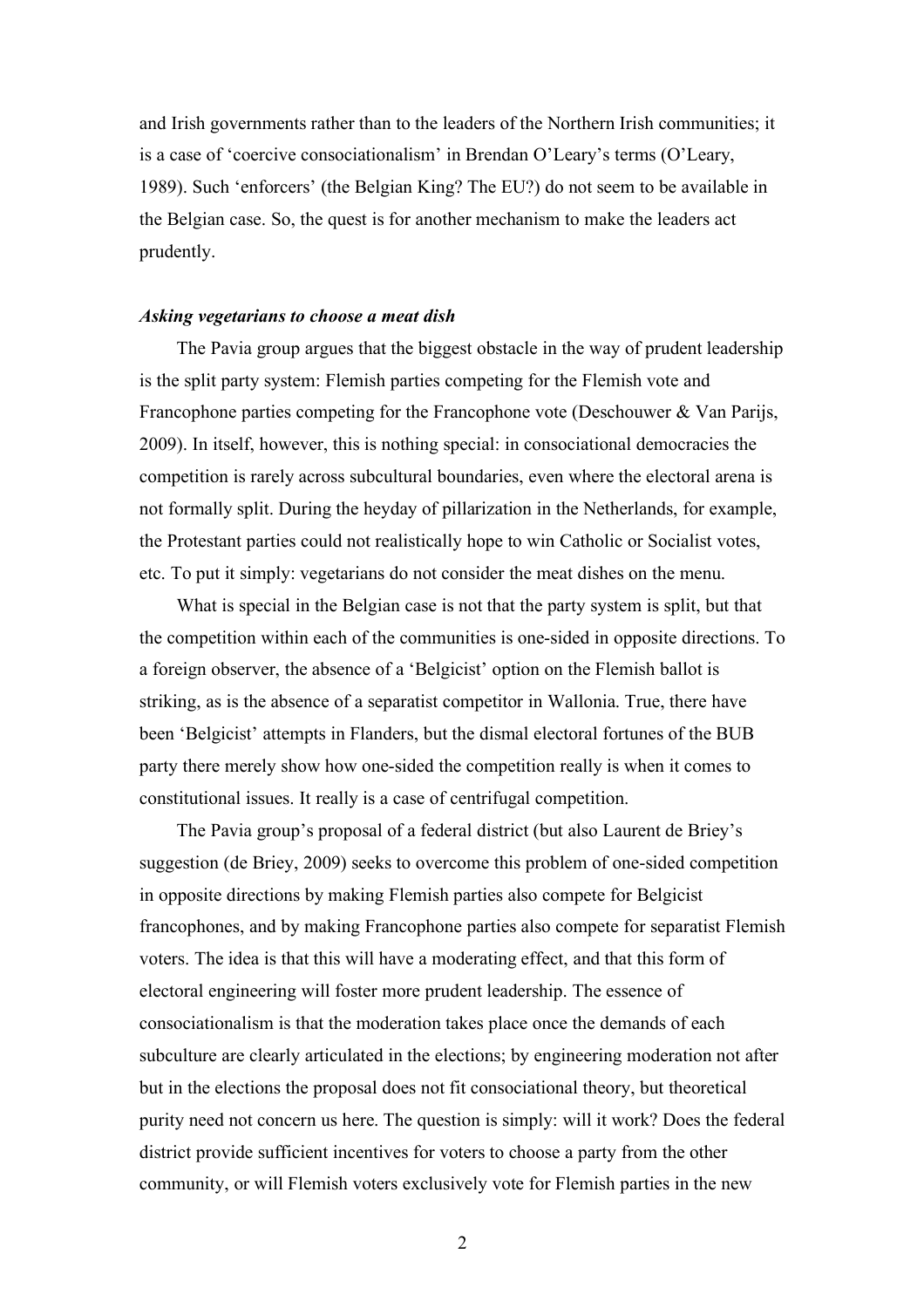federal district? To continue with the analogy I used above: is it feasible to ask vegetarians to also order a meat dish for one of the meal's courses, so that the meat merchants are forced to compete for the vegetarian vote? Unfortunately, we have neither precedents nor theoretical arguments that allow us to answer that question either way.

### *Reducing the frequency of election campaigns*

However, the probability that the introduction of a federal district will produce prudent leadership can be enhanced. The proposal seeks to prompt subcultural leaders to moderate their position. However, elites must not only be given incentives to compromise with their opponents; they must also be protected against a backlash from more radical competitors within their own subculture. The fact that intra-subcultural competition is nested within inter-subcultural competition (Tsebelis 1990) is often neglected in the literature on factors that facilitate consociational arrangements, but it is crucial: if moderation carries the risk of political suicide, it is not a rational strategy for any politician to choose. In order to strengthen its impact, the introduction of a federal district needs to be accompanied by measures that offer prudent leaders some form of protection against radical challengers. From this perspective, the existence of an almost permanent election campaign in Belgium is just as problematic as the splitparty system. The same parties compete for the same voters in elections at all levels: federal and regional elections most importantly, but also local elections and we may add second-order elections such as provincial and European elections. All these levels have their own electoral cycles, and with the exception of local and provincial elections, they do not coincide: a year without an election is exceptional. As Deschouwer and Van Parijs astutely observe: 'This is driving all political parties into a nearly permanent state of electoral campaigning. As a result, the likelihood of an accommodating attitude on the part of politicians governing, or wanting to govern, at the federal level has been dramatically reduced' (Deschouwer & Van Parijs, 2009: 13). The situation resembles that of the United States where the House of Representatives is elected every two years with each election preceded by a primary election in most states. As a result, politicians are 'running scared' of public opinion and are more preoccupied with campaigning than with governing, which after all may require them to take unpopular measures once in a while (King, 1997).

3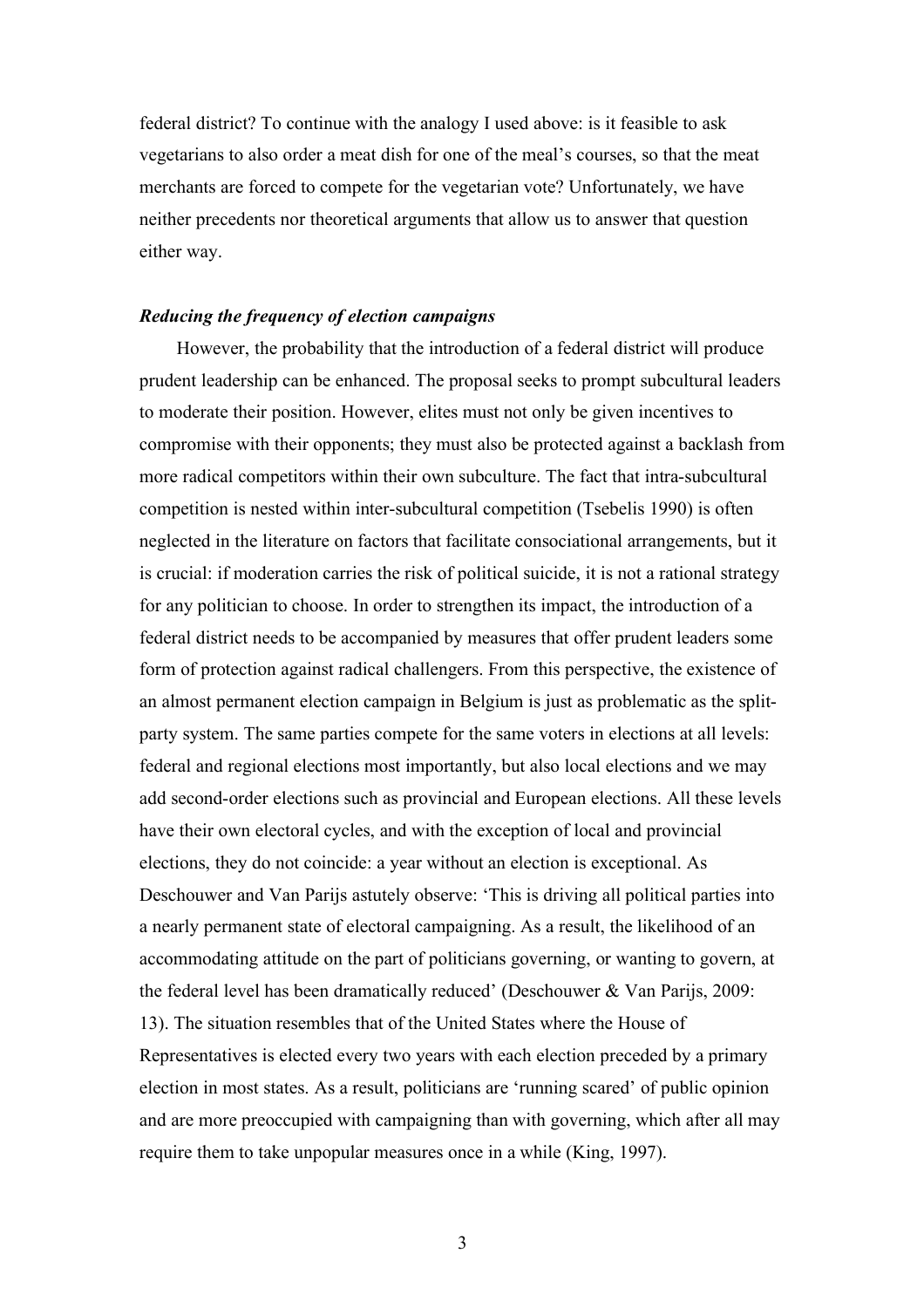Reducing the frequency of election campaigns offers politicians' temporary reprieve from the electoral risks of acting prudently. This reduction can be achieved by introducing longer parliamentary terms (from the current four (federal) and five (regional) years to the six years that are already used for Belgian local and provincial elections, for example. Synchronizing federal and regional elections produces an even greater reduction. For this purpose, the possibility to dissolve parliament and call early elections needs to be abolished: this is already the case in Norway, where governments can be replaced but where the parliamentary term is fixed. Interestingly, it is probably not too difficult to convince politicians of the desirability of these measures: few politicians are likely to refuse an opportunity of increased protection against would-be challengers! In combination with other measures such as the introduction of a federal district, prudent leadership may yet be engineered!

#### **References**

- Andeweg, R.B. 2000. 'Consociational Democracy', *Annual Review of Political Science* 3, 509-36
- Barry, B. 1975. 'Political Accommodation and Consociational Democracy'. *British Journal of Political Science* 5, 477-505
- Bogaards, M. 1998 'The Favourable Factors for Consociational Democracy: A Review' *European Journal of Political Research* 33, 475-96
- De Briey, L. 2009 'A Federal Electoral System: Country-Wide Electoral District or Multiple Proportional Vote?' in K. Deschouwer and Ph. Van Parijs (eds), *Electoral Engineering for a Stalled Federation,* Re-Bel e-book 4, July 2009, 21-24
- Deschouwer, K. and Van Parijs, Ph. 2009. 'A Country-wide Electoral District for Belgium's Federal Parliament' in K. Deschouwer and Ph. Van Parijs (eds), *Electoral Engineering for a Stalled Federation,* Re-Bel e-book 4, July 2009, 7- 19
- Lijphart, A. 1969 'Consociational Democracy' *World Politics* 21, 207-25
- King, A. 1997 *Running Scared: Why America's Politicians Campaign Too Much and Govern Too Little*, New York: Free Press.
- O'Leary, B. (1989) 'The Limits to Coercive Consociationalism in Northern Ireland' *Political Studies* 37, 562-88
- Pappalardo, A. 1981 'The Conditions for Consociational Democracy: A Logical and Empirical Critique', *European Journal of Political Research* 9, 365-390.